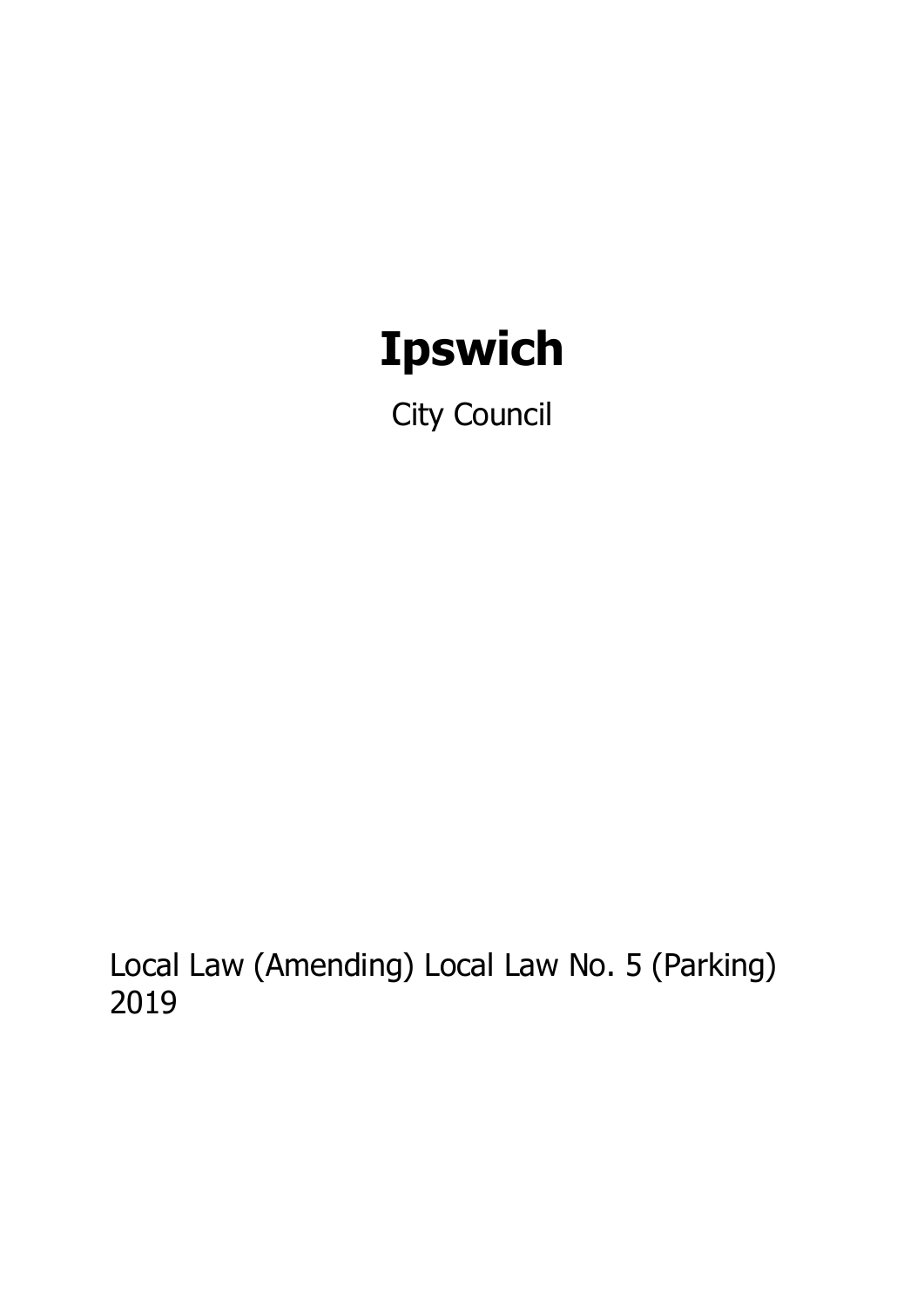#### Ipswich City Council Local Law (Amending) Local Law No. 5 (Parking) 2019

# **Contents**

|           |                                                                               | - 3            |
|-----------|-------------------------------------------------------------------------------|----------------|
| 1         | Short title                                                                   | 3              |
| 2         | Commencement                                                                  | 3              |
| 3         | Local laws amended                                                            | 3              |
|           |                                                                               | - 3            |
| 4         | Amendment of s 2 (Objects)                                                    | 3              |
| 4A        | Amendment of s 4 (Application of this local law)                              | 3              |
| 4B        | Amendment of s 5 (Relationship with other laws)                               | 4              |
| 5         | Replacement of pt 2 (Parking contrary to parking restriction)                 | $\overline{4}$ |
| 6         | Replacement of pt 3 (Parking areas)                                           | 6              |
| 7         | Amendment of s 12 (Parking or storage of heavy vehicles in residential areas) | 8              |
| 8         | Amendment of s 14 (Defences)                                                  | 11             |
| 9         | Amendment of s 15 (Subordinate local laws)                                    | 11             |
| <b>9A</b> | Amendment of s 16 (Repeals)                                                   | 12             |
| 10        | Amendment of s 17 (Existing permits)                                          | 12             |
| 11        | Amendment of sch (Dictionary)                                                 | 13             |
| 12        | Amendment of Endnotes                                                         | 17             |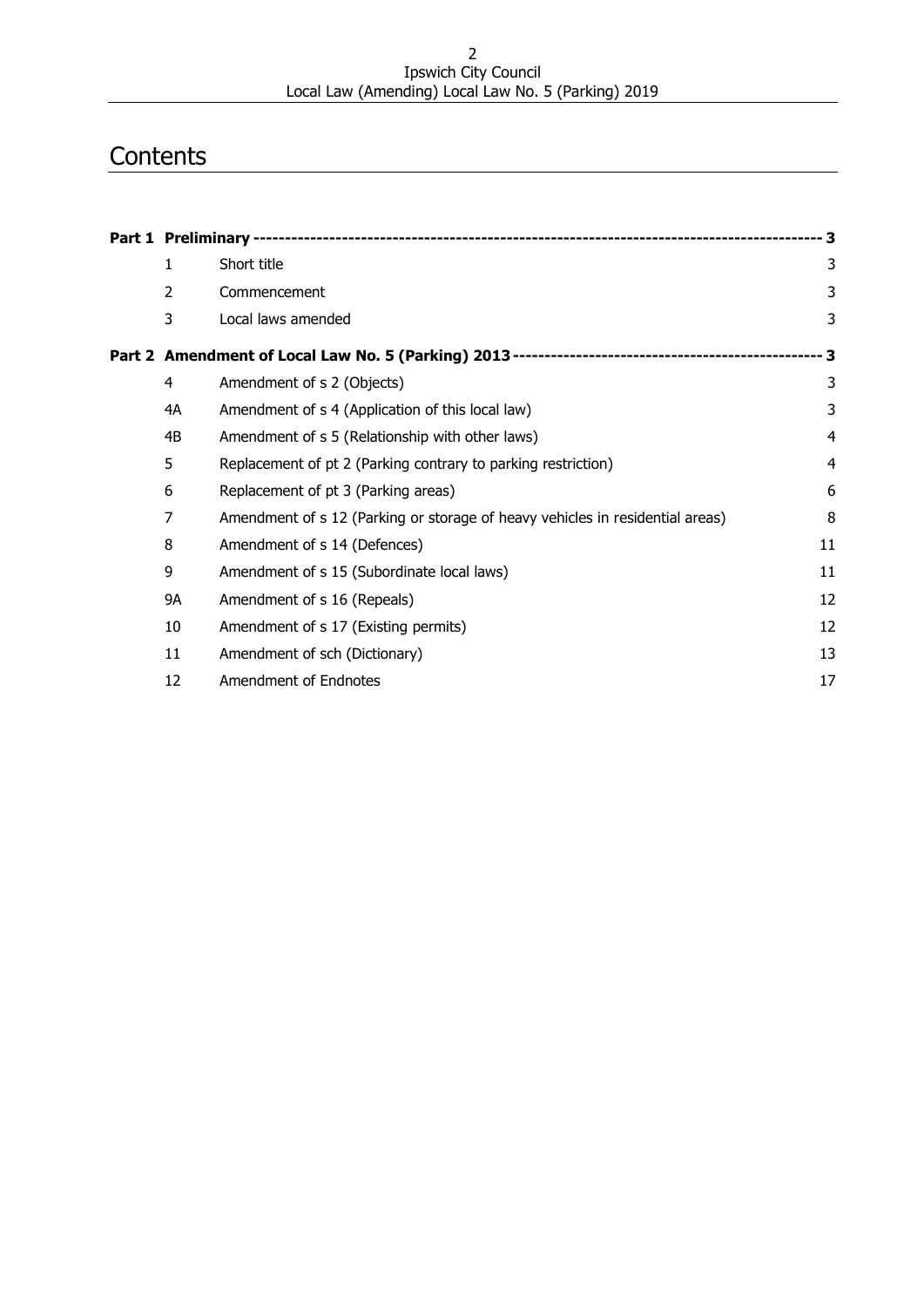# <span id="page-2-0"></span>**Part 1 Preliminary**

# <span id="page-2-1"></span>**1 Short title**

This local law may be cited as Local Law (Amending) Local Law No. 5 (Parking) 2019.

# <span id="page-2-2"></span>**2 Commencement**

This local law commences on the date notice of the making of the local law is published in the gazette.

# <span id="page-2-3"></span>**3 Local laws amended**

This local law amends Local Law No. 5 (Parking) 2013.

# <span id="page-2-4"></span>**Part 2 Amendment of Local Law No. 5 (Parking) 2013**

# <span id="page-2-5"></span>**4 Amendment of s 2 (Objects)**

(1) Section 2, subsection (a), 'on roads' –

omit, insert –

in or on local government controlled areas or roads

(2) Section 2(a), subsection (i), 'on roads' –

omit, insert –

in or on local government controlled areas or roads

# <span id="page-2-6"></span>**4A Amendment of s 4 (Application of this local law)**

Section 4, subsection (1), footnote 2, after 'areas' –

insert –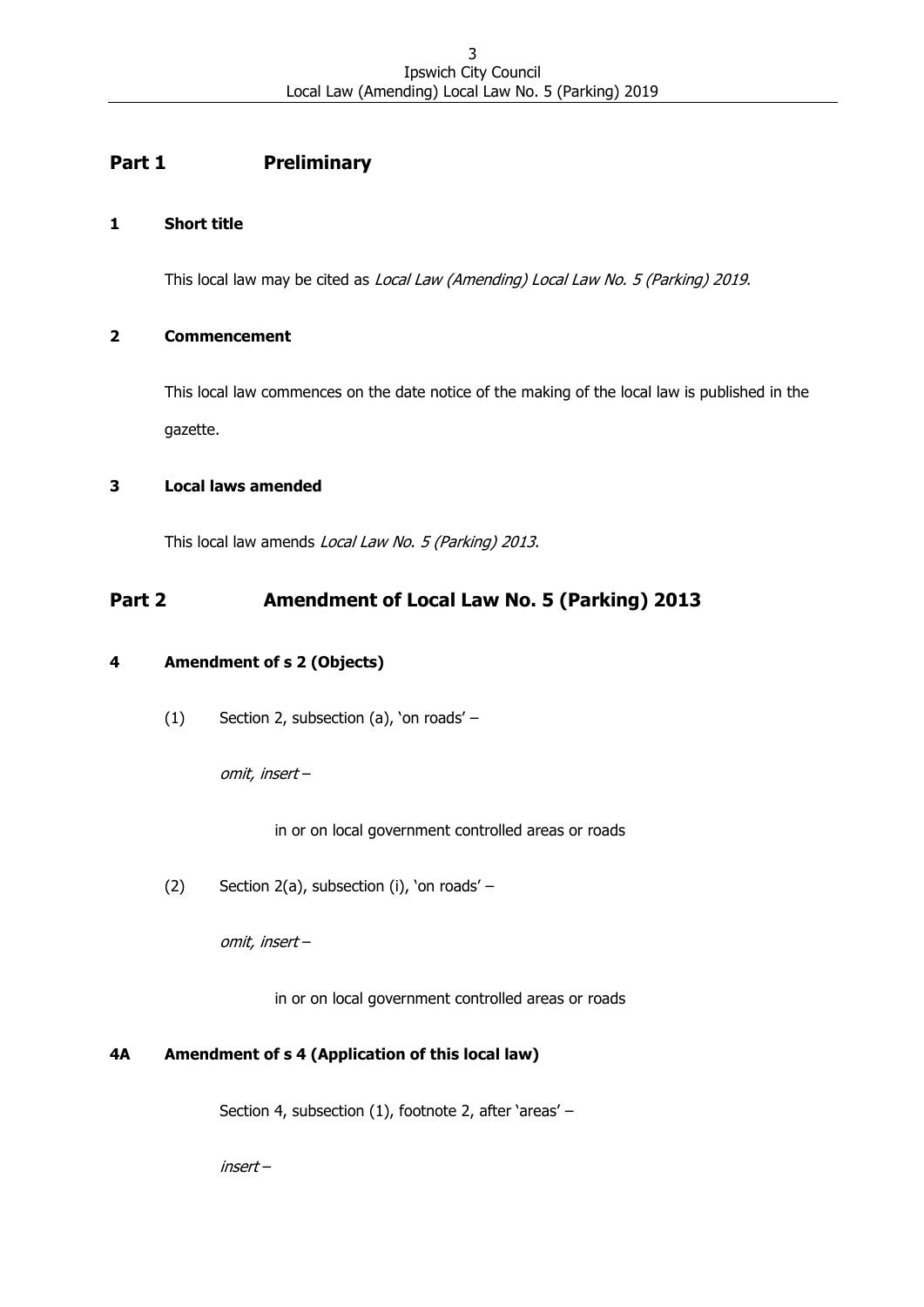# <span id="page-3-0"></span>**4B Amendment of s 5 (Relationship with other laws)**

(1) Section 5, subsection (a), footnote 3, after 'areas' –

insert –

.

.

.

(2) Section 5, subsection (c), after '2013' –

insert –

# <span id="page-3-1"></span>**5 Replacement of pt 2 (Parking contrary to parking restriction)**

Part  $2 -$ 

omit, insert –

# **Part 2 Parking areas**

# **6 Declaration of traffic areas**

- (1) The local government may, by subordinate local law, declare the whole or a part of its local government area to be a traffic area. $1$
- (2) The boundaries of a traffic area must be defined in a subordinate local law.

# **7 Off-street regulated parking areas**

<sup>&</sup>lt;sup>1</sup> See the TORUM Act, sections  $102(2)(b)$  and  $(3)(a)$ .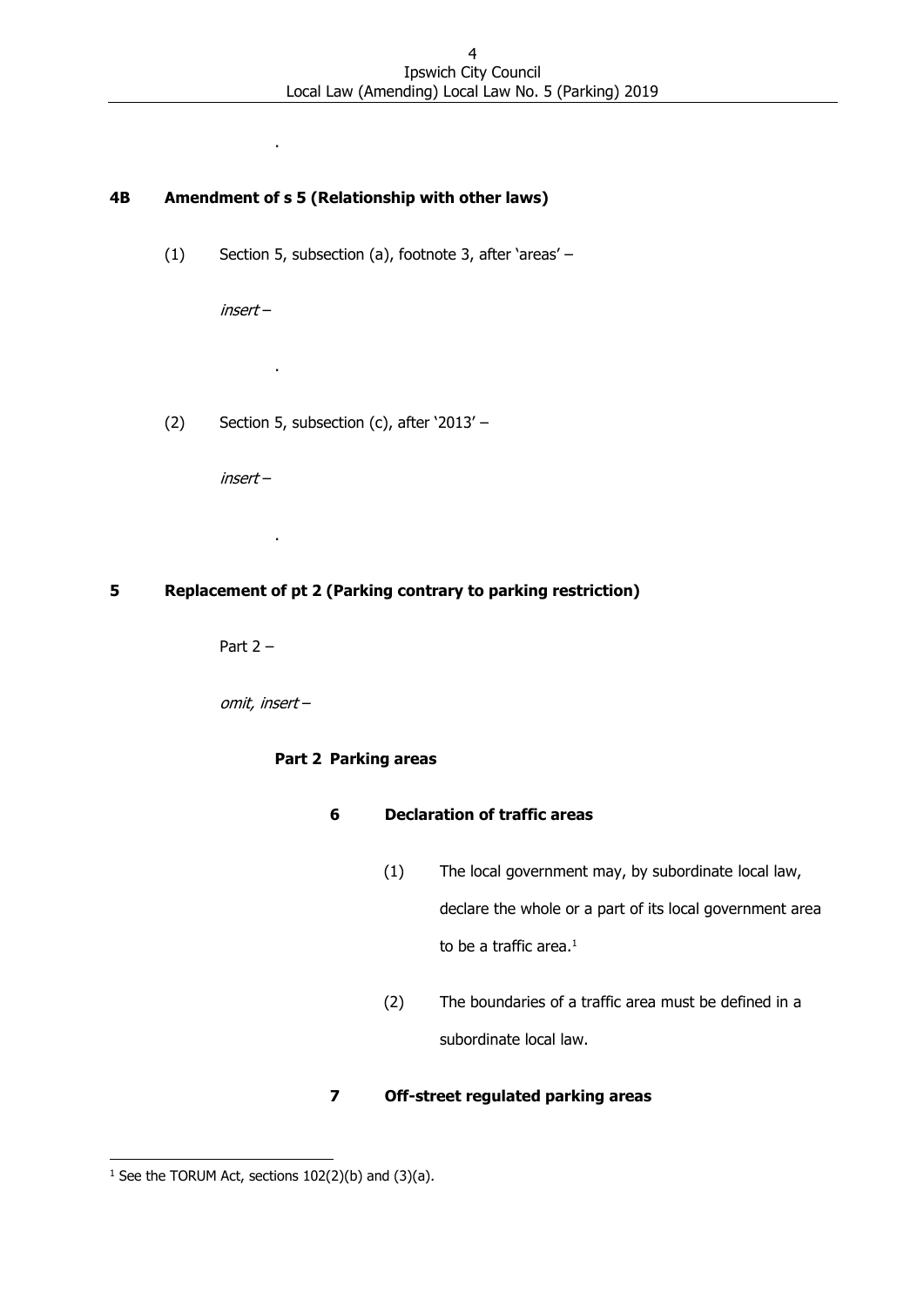The local government may, by subordinate local law, specify an area of land owned or controlled<sup>2</sup> by the local government, including structures on the land, as an off-street regulated parking area.<sup>3</sup>

Example:

The local government may under an arrangement with the owner of a shopping centre, specify a public parking area at the shopping centre as an off-street regulated parking area and regulate parking in the area under this local law.

Note:

The use of any trust land under the Land Act 1994 for an off-street regulated parking area may be subject to other regulation under the Planning Scheme or the Land Act 1994.

#### **8 Temporary parking restrictions**

- (1) The local government may temporarily prohibit or restrict parking on a road where the local government is satisfied that  $-$ 
	- (a) a temporary prohibition or restriction on parking is necessary because of a particular event; or
	- (b) conditions temporarily applying in a particular part of the local government area warrant the prohibition or restriction.

Example of subsection  $(1)$  –

<sup>&</sup>lt;sup>2</sup> See the TORUM Act, section 104(2).

<sup>&</sup>lt;sup>3</sup> See the TORUM Act, sections  $101(1)(c)$  and  $104(1)(b)$ .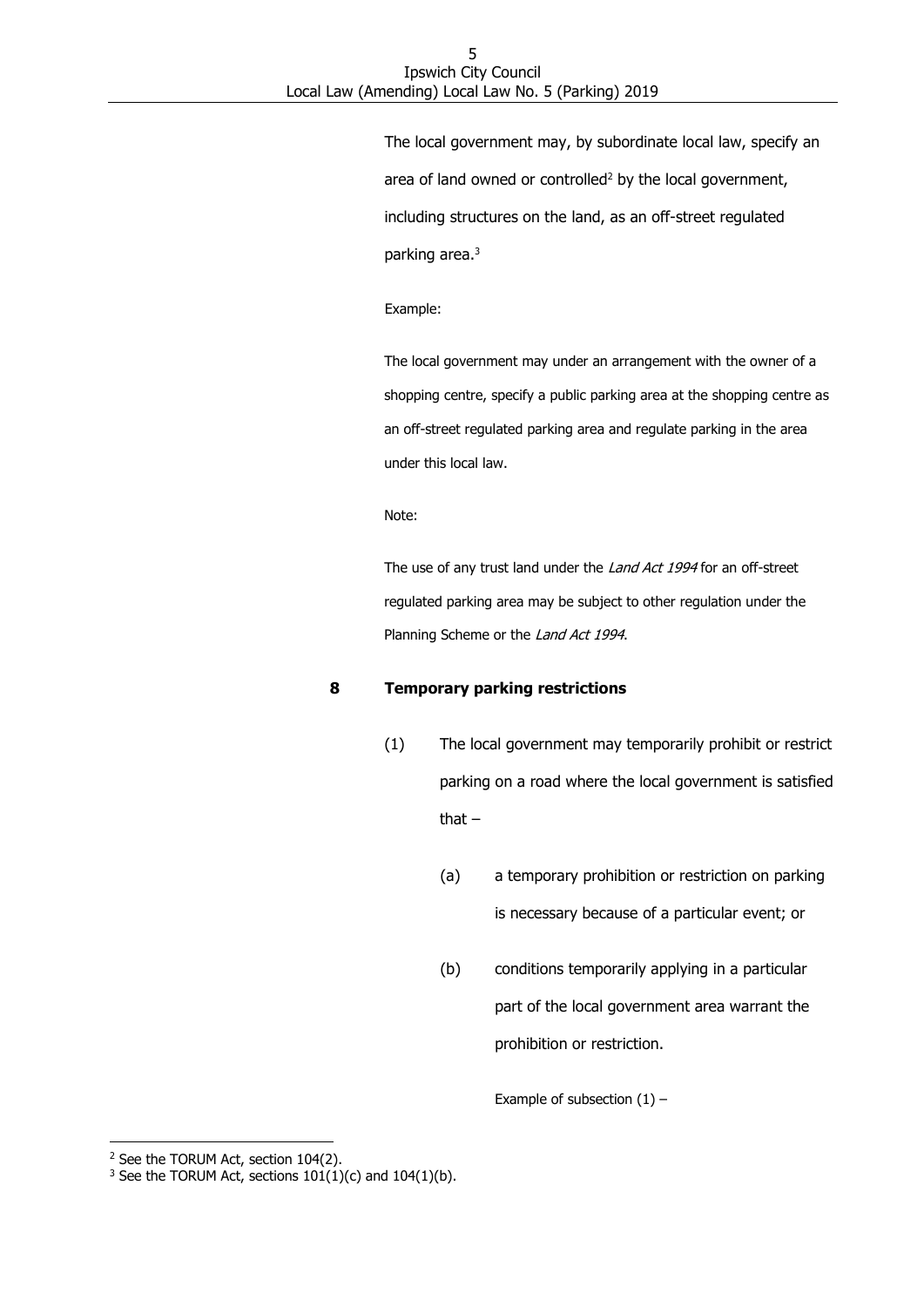- (a) The local government may temporarily prohibit parking on a particular part of a road if building work that is being carried out on, or adjacent to, the road, makes it impracticable to use the relevant part of the road for parking.
- (b) The local government may temporarily prohibit parking on a particular part of a road if the road is to be closed to traffic for the purpose of a festival or public assembly.
- (2) A temporary prohibition or restriction on parking imposed under section 8(1) (Temporary parking restrictions) of this local law takes effect when the local government installs the appropriate official sign indicating the prohibition or restriction and ceases to have effect on removal of the sign by the local government.

# <span id="page-5-0"></span>**6 Replacement of pt 3 (Parking areas)**

Part  $3 -$ 

omit, insert –

#### **Part 3 Parking contrary to parking restriction**

#### **9 Issue of a permit**

- (1) The local government may grant a permit for a permit regulated activity authorising a person to park –
	- (a) in a designated parking space where parking is restricted to permit parking; or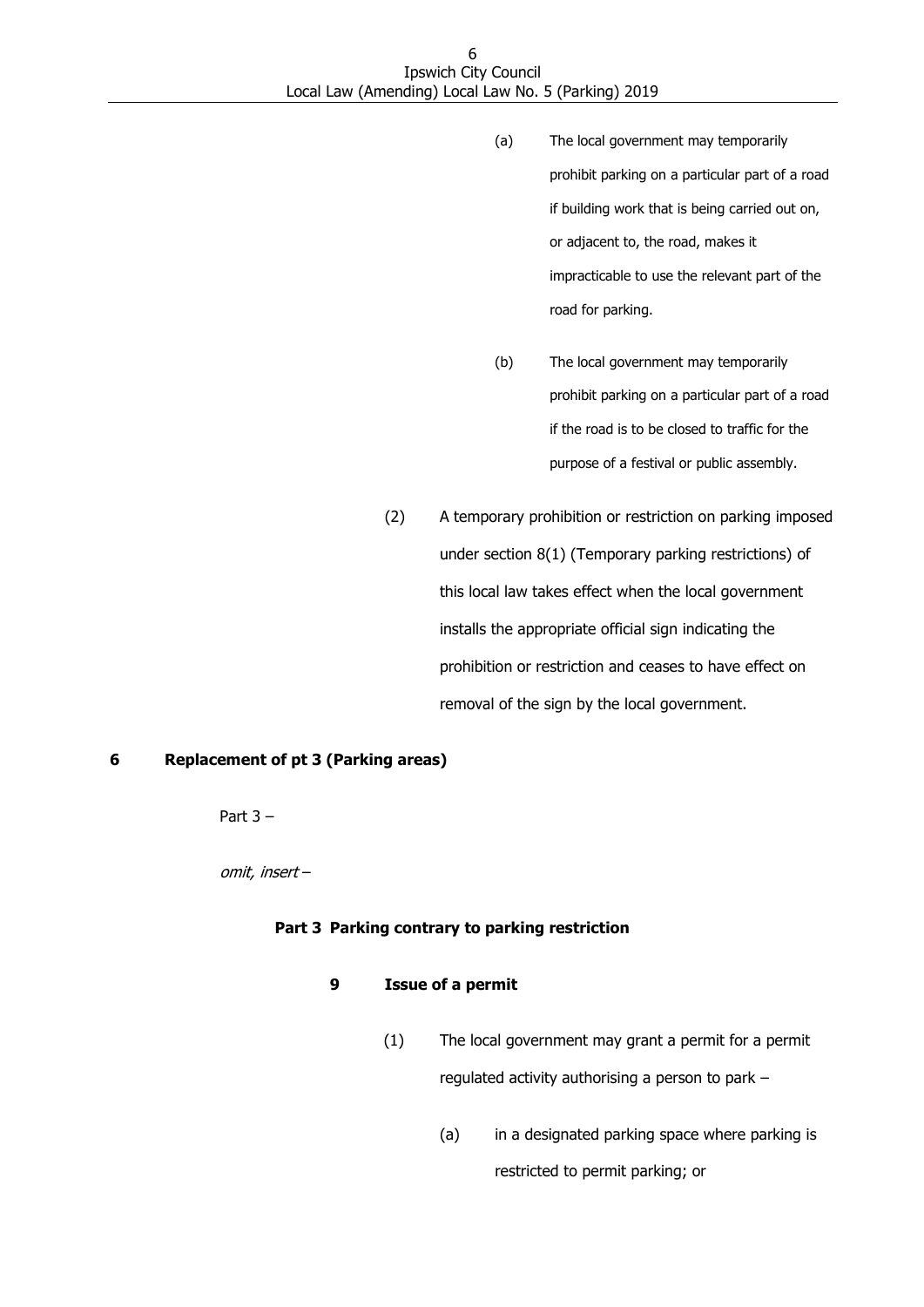- (b) in a declared traffic area, in or on a local government controlled area or road or in an offstreet regulated parking area contrary to an indication given by an official traffic sign regulating parking by time or payment of a fee.
- (2) The local government may prescribe, by subordinate local law, persons who may be issued with a permit.

#### **10 Parking in accordance with a permit**

- (1) A vehicle may be parked contrary to an indication on an official traffic sign regulating parking by time or by payment of a fee, if the vehicle displays –
	- (a) a parking permit for people with disabilities;<sup>4</sup> or
	- (b) a permit issued under section 9 (Issue of a permit) of this local law, valid for the time and place at which the vehicle is parked.

# **11 Commercial vehicle identification labels**

- (1) The local government may issue a commercial vehicle identification label.<sup>5</sup>
- (2) A vehicle displaying a current commercial vehicle identification label may be lawfully parked in a loading zone.<sup>6</sup>

<sup>4</sup> Parking permits for people with disabilities are issued under the TORUM Act, section 111, by the chief executive of the department administering the TORUM Act.

<sup>&</sup>lt;sup>5</sup> See the TORUM Act, section 103(5).

<sup>&</sup>lt;sup>6</sup> See also Transport Operations (Road Use Management – Road Rules) Regulation 2009, section 179, relating to drivers who are permitted to stop in a loading zone.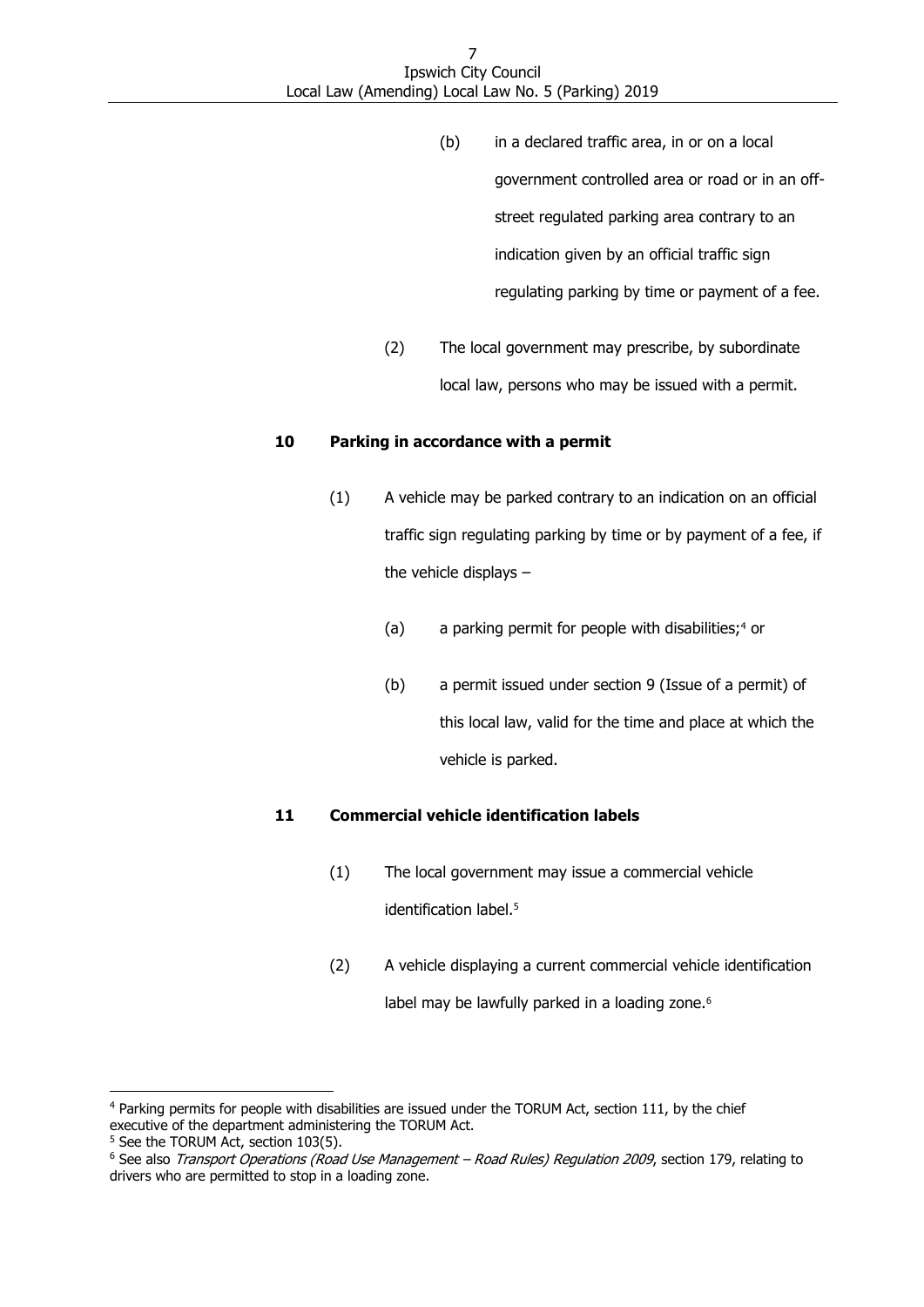(3) The local government may prescribe, by subordinate local law, vehicles which may be issued with a commercial vehicle identification label.<sup>7</sup>

# <span id="page-7-0"></span>**7 Amendment of s 12 (Parking or storage of heavy vehicles in residential areas)**

Section 12 –

omit, insert –

#### **12 Parking or storage of a heavy vehicle**

- (1) The parking or storage of heavy vehicles in a residential or rural area is a permit regulated activity.
- (2) Subject to subsection (3), a person must not, unless authorised by a permit—
	- (a) park a heavy vehicle in—
		- (i) a residential area; or
		- (ii) a rural area, where the premises are not used for primary production and the heavy vehicle is—
			- (A) parked within 50 metres of a residential dwelling situated on a neighbouring premises; or
			- (B) when parked, unable to be screened from view from all neighbouring residential dwellings or roads, or able to

 7 The TORUM Act already defines certain vehicles designed for the carriage of goods as commercial vehicles – see schedule 4, definition, commercial vehicle.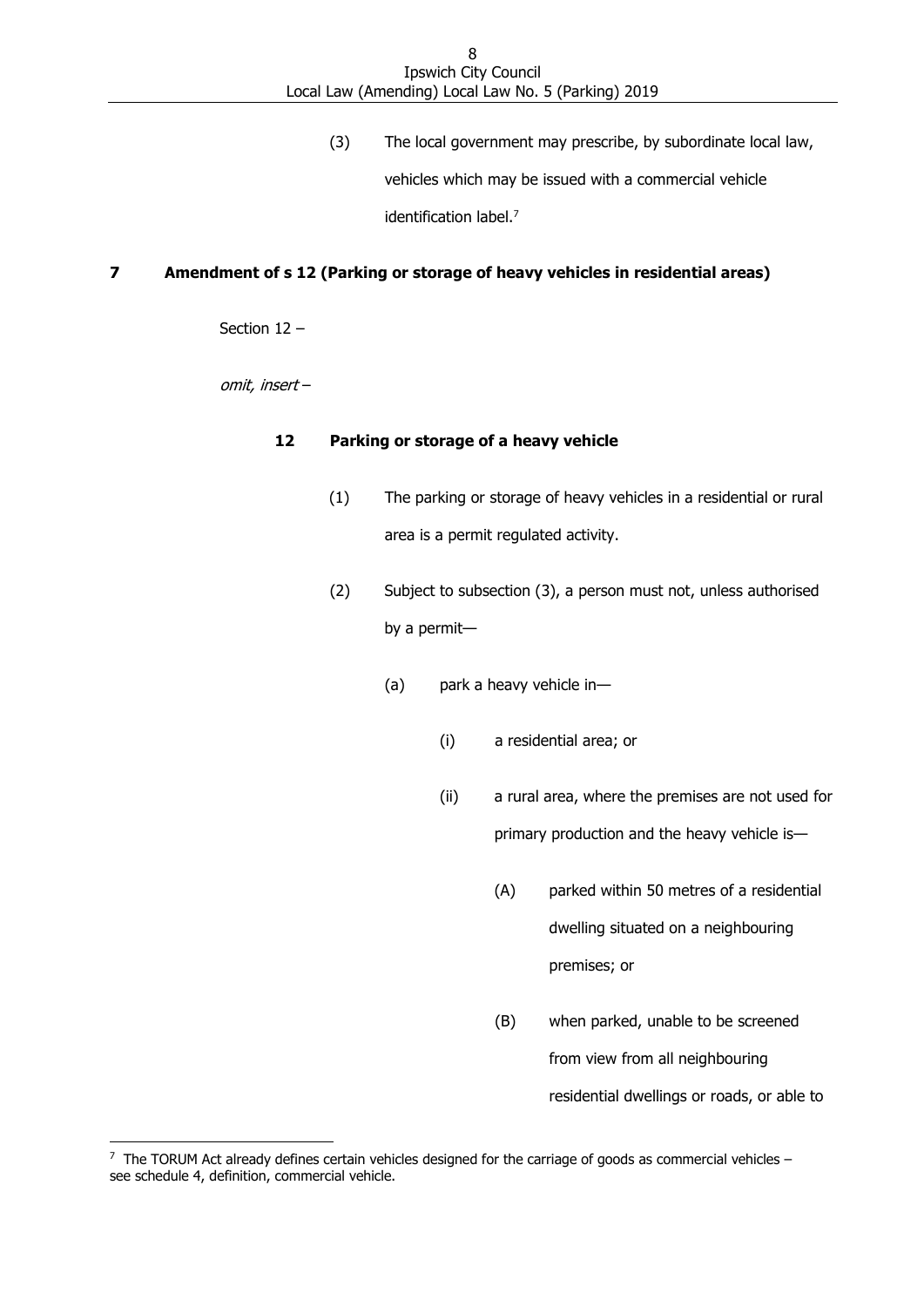be screened from view from all neighbouring residential dwellings or roads but is not screened from view; or

- (C) unable to enter and exit the premises in a forward direction, or able to enter and exit the premises in a forward direction but does not; or
- (D) moved on or off the premises more than four times per day; or
- (E) moved on or off the premises outside building work hours<sup>8</sup>; or
- (iii) rural areas where more than one heavy vehicle is to be parked on the premises, unless authorised by a permit granted under this local law; or
- (b) change the manner of heavy vehicle parking in a residential or rural area within the local government area without first obtaining an approval for an amendment to the terms of a permit.

Maximum penalty for subsection (1)—

- (a) for first offence  $-20$  penalty units.
- (b) for second offence within a 2 year period  $-30$  penalty units.

<sup>&</sup>lt;sup>8</sup> See section 440R of the *Environmental Protection Act 1994* (Qld).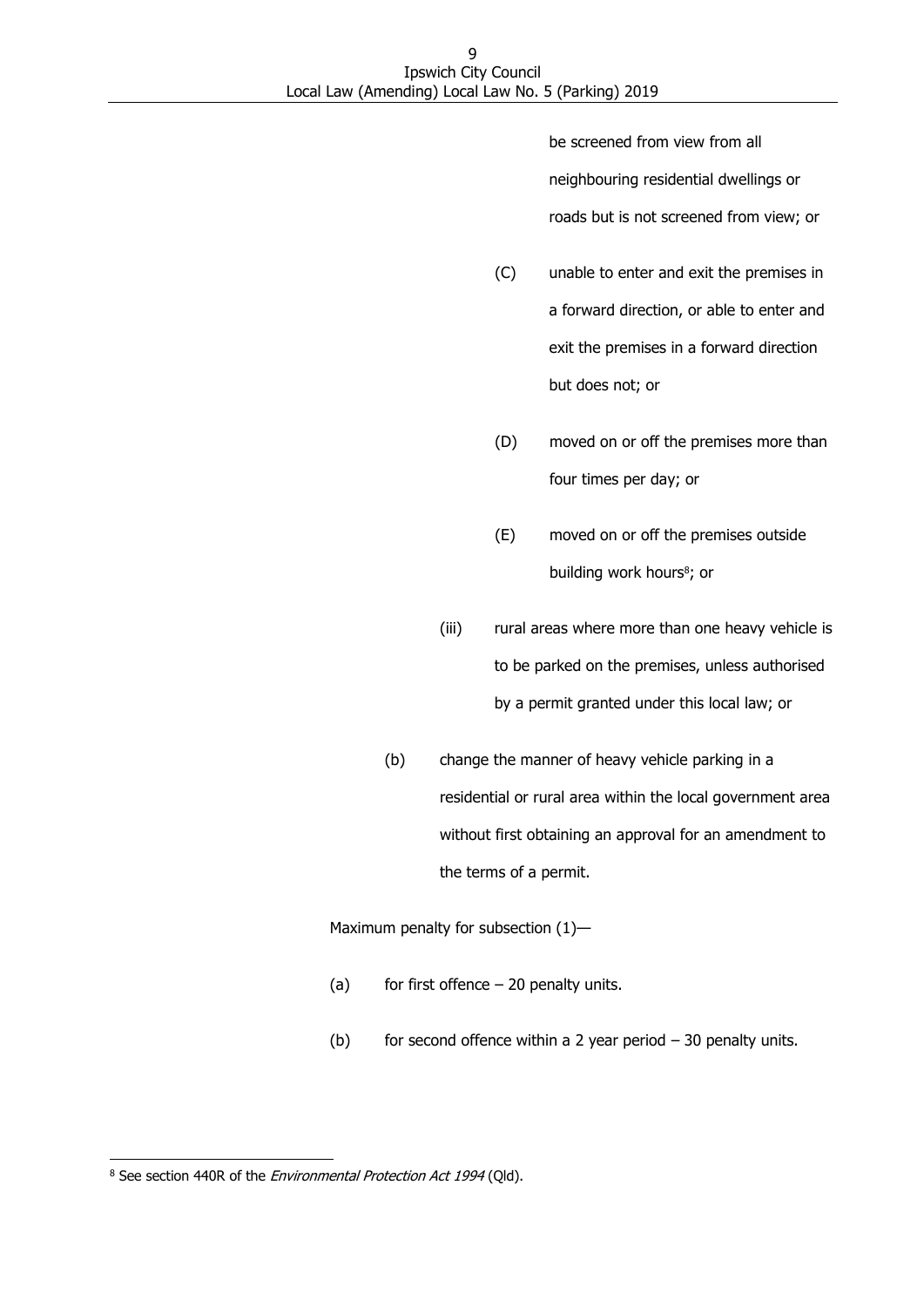- (c) for third or further offences within a 2 year period  $-50$  penalty units.
- (3) A person does not require a permit under this local law for—
	- (a) an emergency vehicle being used for an emergency or other official purpose; or
	- (b) a heavy vehicle being lawfully used in the immediate vicinity of and in connection with the construction, investigation or maintenance of a community facility or undertaking; or
	- (c) a heavy vehicle involved in the conduct of a lawful activity reasonably required to be carried out in a residential or rural area; or
	- (d) a heavy vehicle permitted to be parked on residential premises or rural premises pursuant to a development approval given under the Planning Act; or
	- (e) a heavy vehicle owned or used by the local government being parked or stored on land owned or occupied by the local government; or
	- (f) a heavy vehicle specified in a subordinate local law.

Example of subsection  $(3)(c)$ —

The short term parking of a removal van.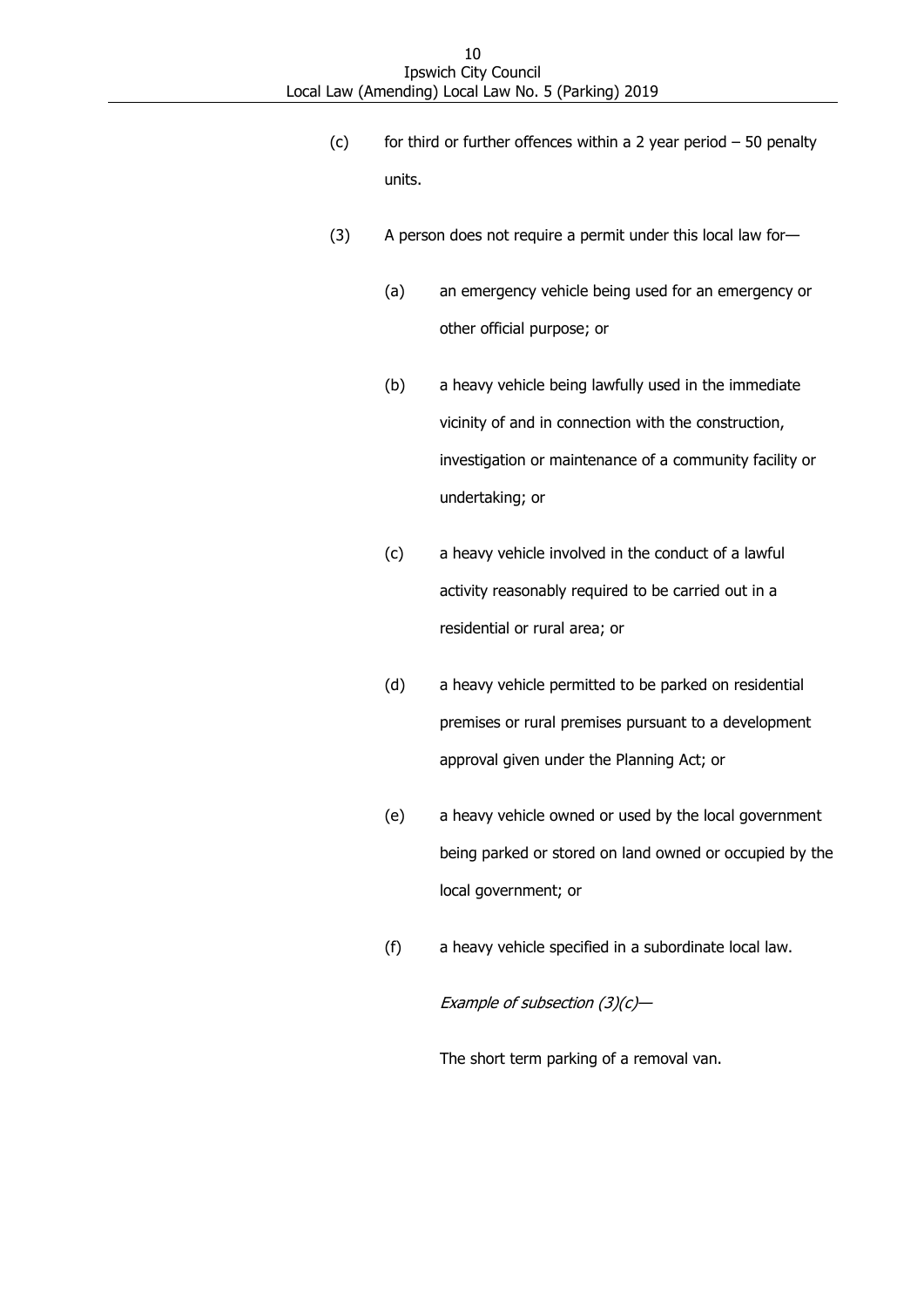(4) For the avoidance of doubt, a heavy vehicle parked in a

residential area or a rural area whilst awaiting a job assignment

is not subject to an exemption for a permit in subsection (3).

### <span id="page-10-0"></span>**8 Amendment of s 14 (Defences)**

Section 14, after 'local law' –

insert –

or the related subordinate local law

# <span id="page-10-1"></span>**9 Amendment of s 15 (Subordinate local laws)**

(1) Section 15, subsection (a), 'section 9' –

omit, insert –

section 6

(2) Section 15, subsection (b), 'section 10 (Declaration of off-street regulated parking areas)'

omit, insert –

–

section 7 (Off-street regulated parking areas)

(3) Section 15, after subsection  $(b)$  –

insert –

- (c) persons who may be issued with a permit pursuant to section 9(2) (Issue of a permit) of this local law; and
- (4) Section 15, subsection (c), 'section 7 (Types of permits)' –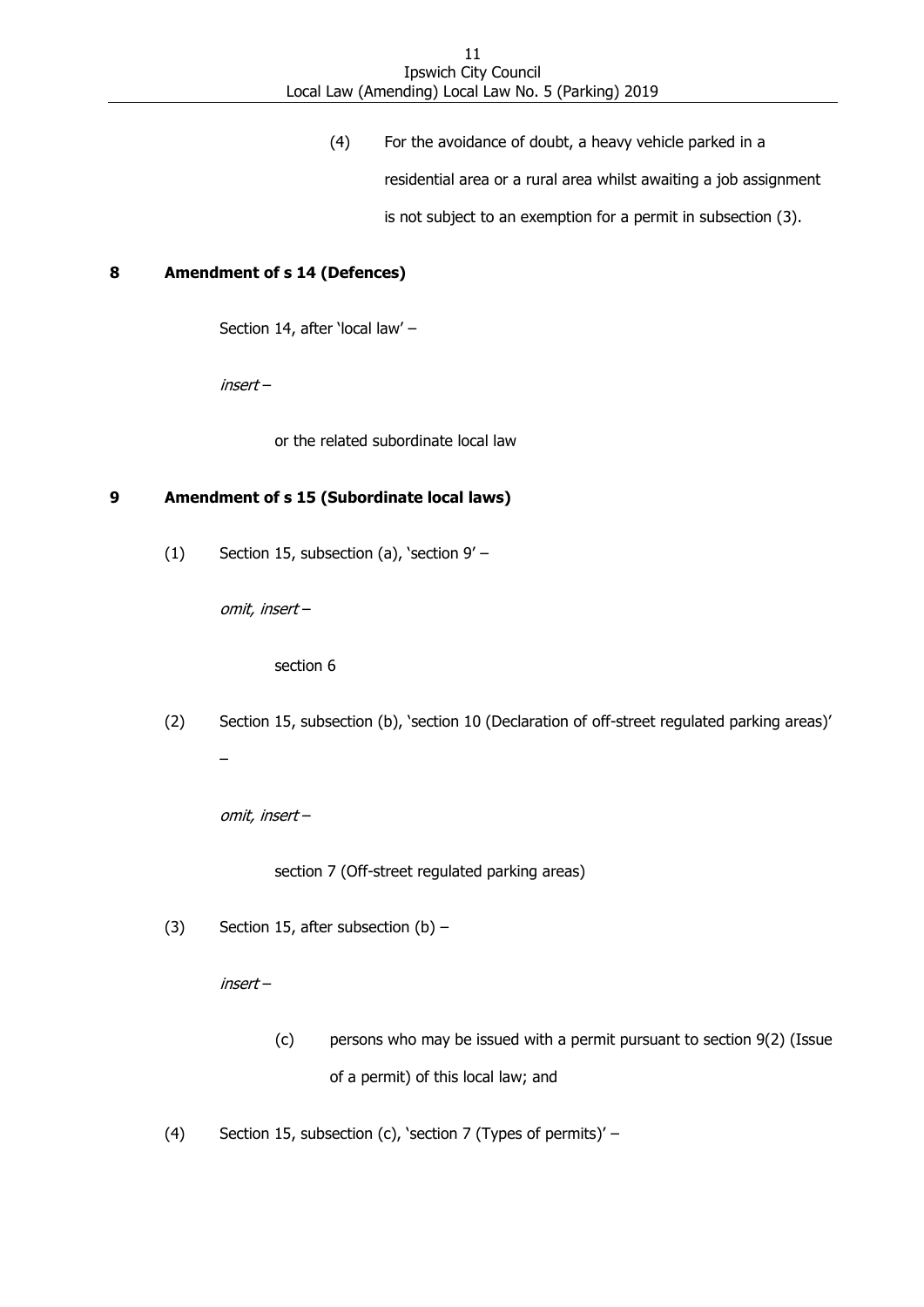omit, insert –

section 10 (Parking in accordance with a permit)

(5) Section 15, subsection (d), 'section 8' –

omit, insert –

section 11

(6) Section 15 subsection (e), 'section 12' –

omit, insert –

section 13

(7) Section 15, subsection (c) to  $(e)$  –

renumber as subsections (d) to (f), respectively

# <span id="page-11-0"></span>**9A Amendment of s 16 (Repeals)**

Section 16 –

omit, insert –

The following Local Laws are repealed –

- (a) Local Law No. 6 (Heavy and Other Vehicle Parking) 2004, gazetted 27 February 2004; and
- (b) Local Law No. 27 (Regulated Parking) 1997, gazetted 9 January 1998.

# <span id="page-11-1"></span>**10 Amendment of s 17 (Existing permits)**

Section 17, 'operated' –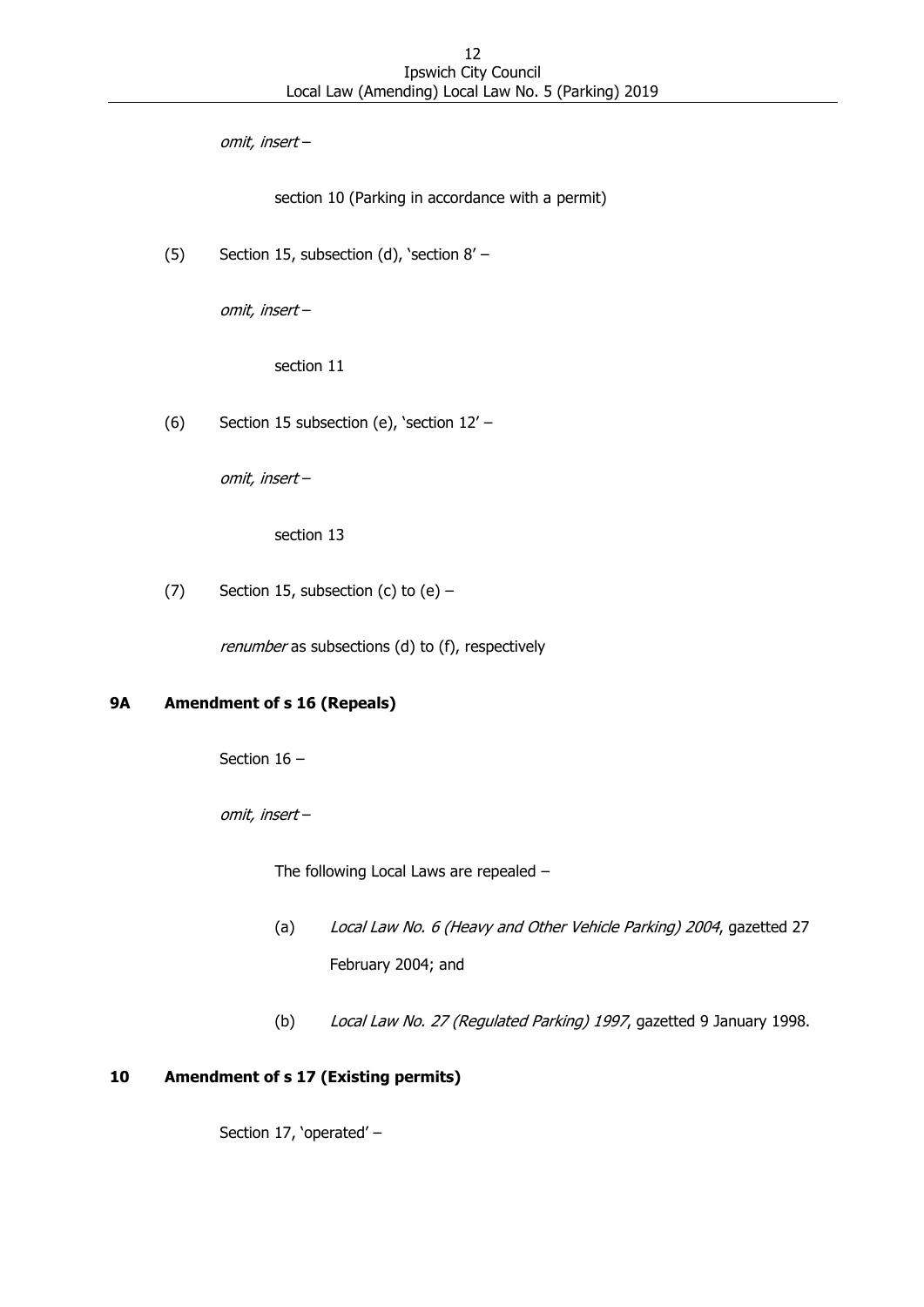omit, insert –

operate

# <span id="page-12-0"></span>**11 Amendment of sch (Dictionary)**

(1) Schedule –

insert –

#### **local government controlled area** –

(a) means land, facilities and other infrastructure owned, held in trust or otherwise controlled by the local government, other than a road; and

Examples of local government controlled areas—

- parks, reserves and recreational areas
- conservation parks
- cemeteries
- local government operated library, including mobile libraries
- local government Chambers and local government offices
- jetties
- a mall

(b) includes part of a local government controlled area.

**parking or storing a heavy vehicle** means the parking or storage of a heavy vehicle in a residential area or a rural area, whether or not the driver leaves the vehicle, for a period longer than is necessary for the loading and unloading of the heavy vehicle.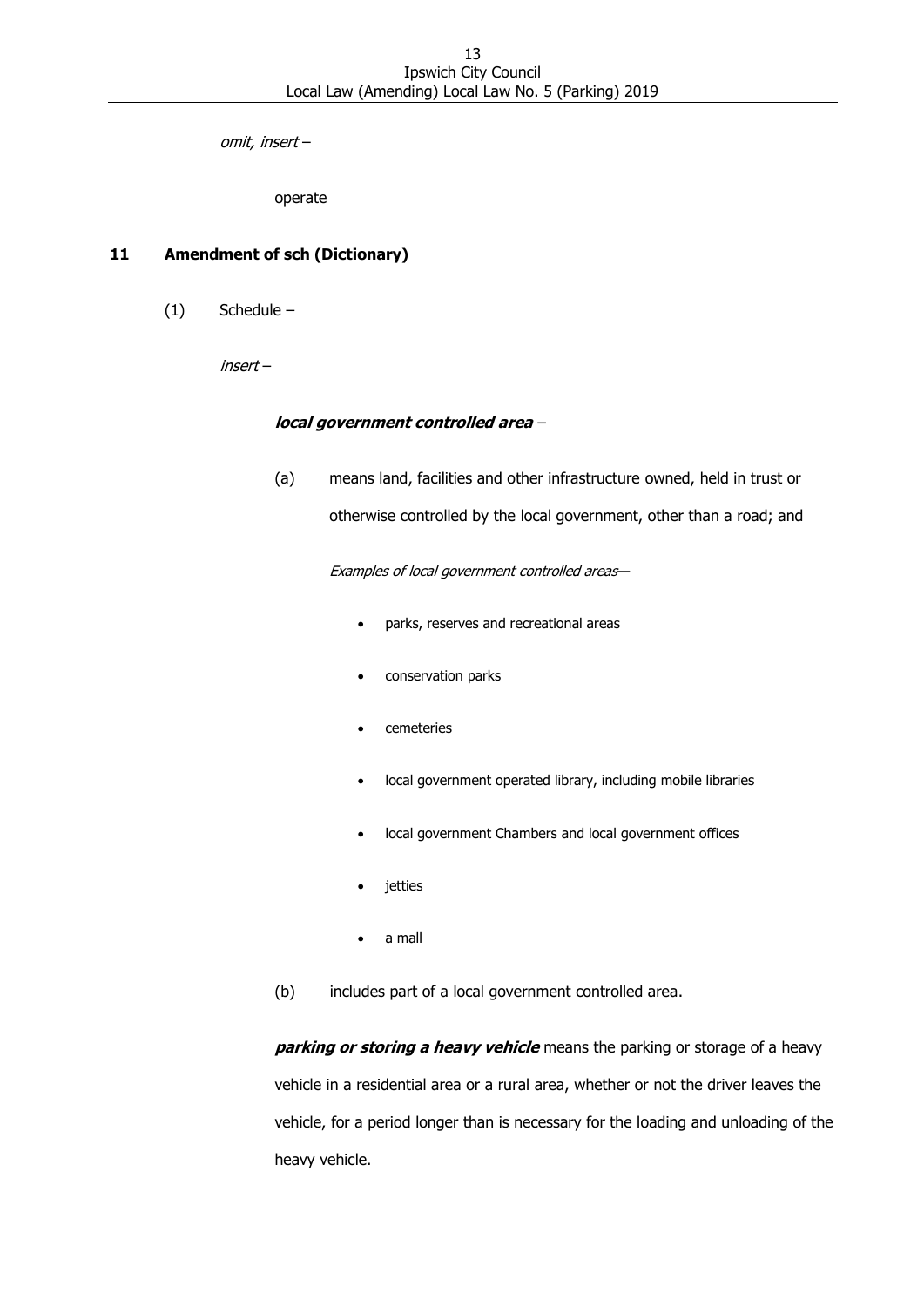**Planning Act** means the Planning Act 2016 (Qld) and includes the predecessor legislation to that Act.

**Planning Scheme** means the planning scheme made or amended from time-totime under a Planning Act.

**rural area** includes areas comprising predominantly rural development and land (other than roads), that is situated in one or more of the following zones or other similar designation under a Structure Plan under the Planning Scheme –

- (a) Rural A (Agricultural) Zone;
- (b) Rural B (Pastoral) Zone;
- (c) Rural C (Rural Living) Zone;
- (d) Rural D (Conservation) Zone;
- (e) Rural E (Special Land Management) Zone; and
- (f) Special Uses Zone.
- (2) Schedule, definition *adjunct vehicle*, subsection (d), after 'vehicle;' –

insert –

or

.

(2A) Schedule, definition *declared road*, after 'Act' -

insert –

(3) Schedule, definition *heavy vehicle*, subsection (a), 'length of in excess' –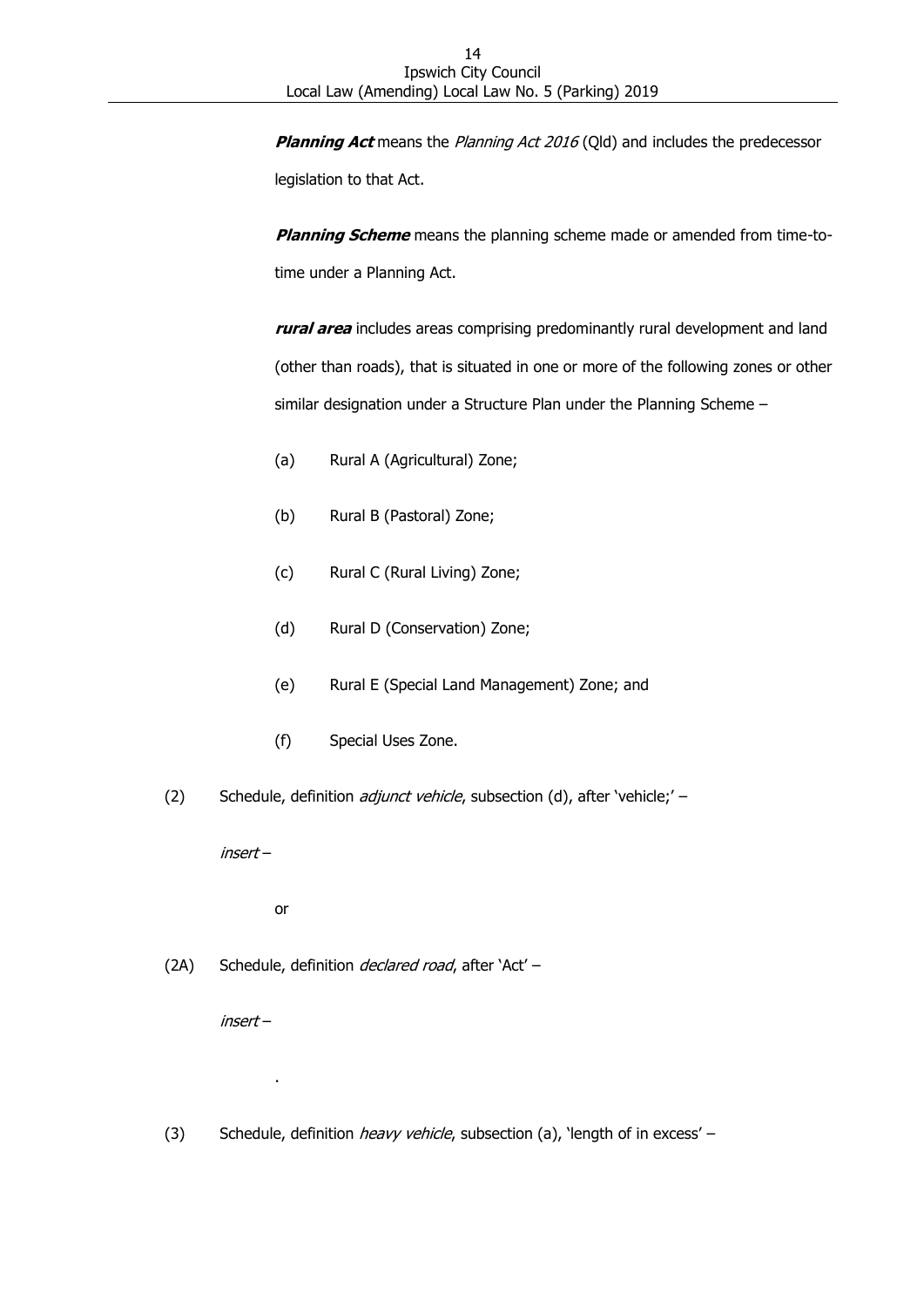omit, insert –

length in excess

(4) Schedule, definition *heavy vehicle*, subsection (e), after 'metres;' -

insert –

or

(5) Schedule, definition *infringement notice penalty*, 'State Penalties Enforcement Act 1999' –

omit, insert –

State Penalties Enforcement Act 1999

(6) Schedule, definition *parking permit for people with disabilities*, subsection (b) –

omit, insert –

- (b) an Australian Disability Parking Permit issued under a corresponding provision of the law of another State or Territory.
- (7) Schedule, definition *permit for a permit regulated activity*  $-$

omit.

(8) Schedule, definition *permit regulated activity*, subsection (d), 'to a an' -

omit, insert –

to an

(8A) Schedule, definition *permit regulated activity*, subsections (d) and (e) –

renumber as subsections (c) and (d), respectively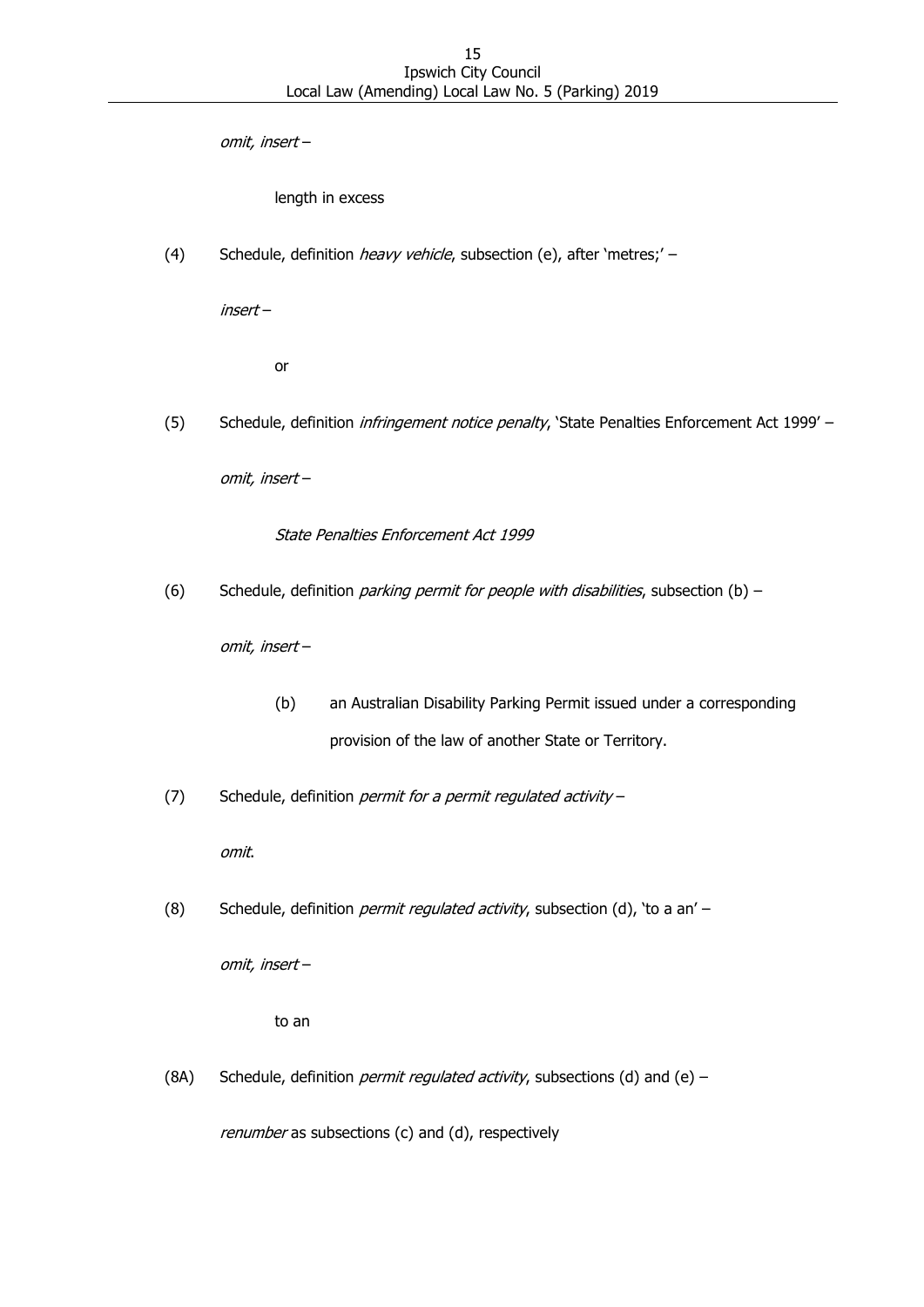(9) Schedule 1, definition residential area, subparagraph (a), 'Locality' -

omit.

(10) Schedule 1, definition *residential area*, subparagraph (b), 'Locality' –

omit, insert –

Area

(11) Schedule 1, definition *residential area*, subparagraph (b), '(iv) Special Uses Zone;' -

omit, insert –

- (v) Special Uses Zone;
- (12) Schedule 1, definition *residential area*, subparagraph (c), 'Locality' –

omit.

(13) Schedule 1, definition residential area, subparagraph (d), 'Locality' -

omit, insert –

#### Areas

(14) Schedule 1, definition *residential area*, subparagraph  $(d)(iv)$  –

omit.

(15) Schedule 1, definition *residential area*, subparagraph  $(d)(v)$  –

renumber as (iv).

(16) Schedule 1, definition residential area, subparagraph (f), 'Locality' –

omit, insert –